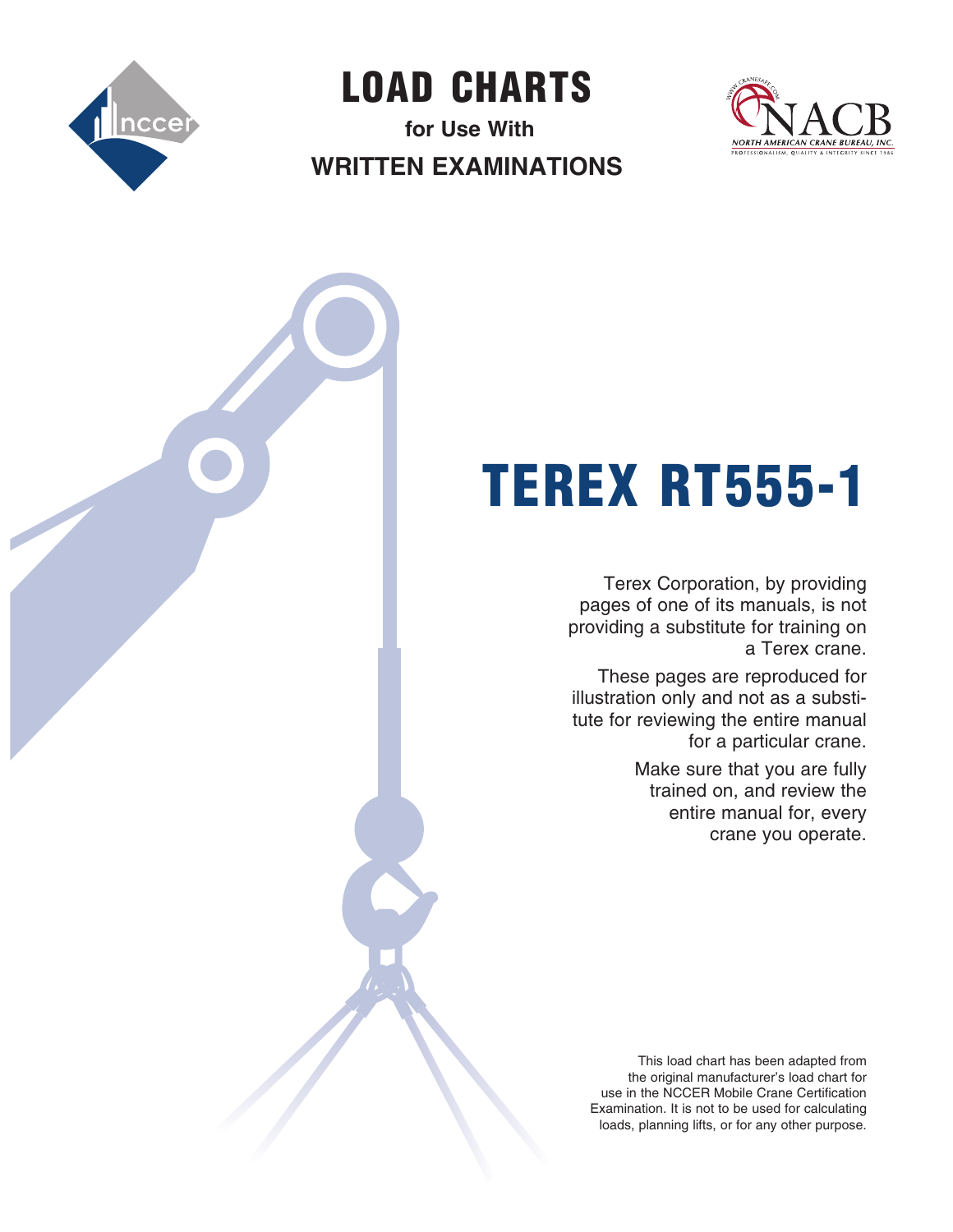



rough terrain crane 55 ton capacity

# range diagram & lifting capacities



## **CRANE WORKING CONDITIONS**



## **REDUCTION IN MAIN BOOM CAPACITY**

| All Jibs in Stowed Position | O Lbs.   |
|-----------------------------|----------|
| Aux. Boom in Head Sheave    | 100 Lbs. |

## **HOOK BLOCK WEIGHTS**

| <b>Hook &amp; Ball</b> | 239 Lbs. |
|------------------------|----------|
| Hook Block (4 Sheave)  | 690 Lbs. |
| Hook Block (5 Sheave)  | 888 Lbs. |
| Hook Block (6 Sheave)  | 913 Lbs. |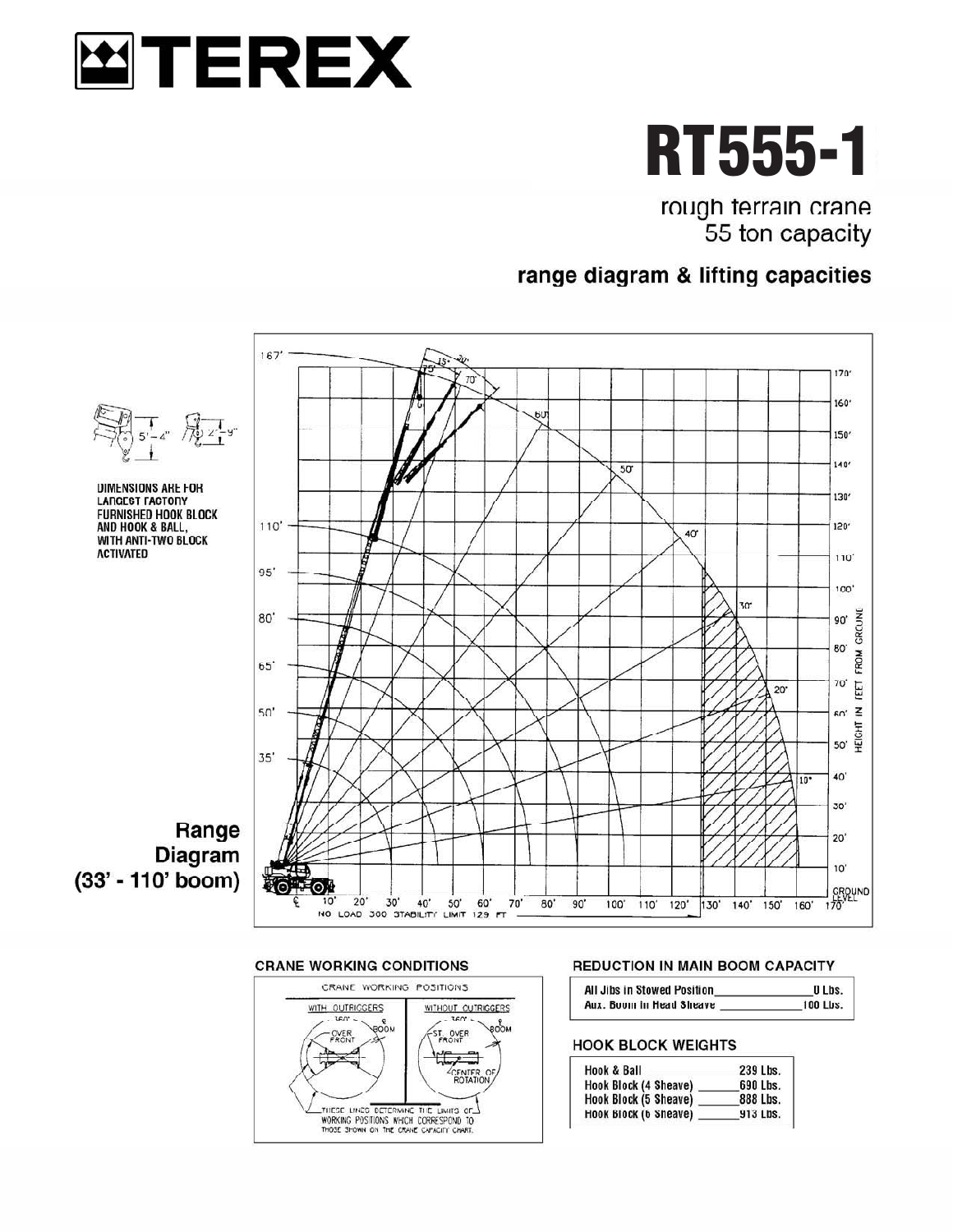**CAUTION:** Do not use this specification sheet as a load rating chart. The format of data is not consistent with the machine chart and may be subject to change.

## ON OUTRIGGERS - FULLY EXTENDED

|        |             | <b>BOOM LENGTH 35 FT</b> |          |                 | <b>BOOM LENGTH 50 FT</b> |         |             | <b>BOOM LENGTH 65 FT</b> |         |        |
|--------|-------------|--------------------------|----------|-----------------|--------------------------|---------|-------------|--------------------------|---------|--------|
|        |             | <b>LOADED</b>            |          |                 | <b>LOADED</b>            |         |             | <b>LOADED</b>            |         |        |
| LOAD   | <b>BOOM</b> | <b>OVER</b>              |          | <b>BOOM</b>     | <b>OVER</b>              |         | <b>BOOM</b> | <b>OVER</b>              |         | LOAD   |
| RADIUS | ANGLE       | <b>FRONT</b>             | 360°     | ANGLE           | <b>FRONT</b>             | 360°    | ANGLE       | <b>FRONT</b>             | 360°    | RADIUS |
| (FT)   | (DEG)       | (LB)                     | (LB)     | (DEG)           | (LB)                     | (LB)    | (DEG)       | (LB)                     | (LB)    | (FT)   |
| 10     | 66.7        | 110.000*                 | 110,000* | 73.9            | 60,100*                  | 60.100* |             |                          |         | 10     |
| 12     | 63.1        | 96.700*                  | 93.700*  | 71.5            | 60,100*                  | 60.100* |             |                          |         | 12     |
| 15     | 57.5        | 75.200*                  | 73.100*  | 67.9            | 60.100*                  | 60.100* | 73.2        | 58.800*                  | 58.800* | 15     |
| 20     | 47.1        | 53.600*                  | 52.300*  | 61.5            | 54.900*                  | 53.600* | 68.5        | 52,200*                  | 52.200* | 20     |
| 25     | 34.5        | 40.700*                  | 39.700*  | 54.8            | 42.000*                  | 41,100* | 63.7        | 42.700*                  | 41,700* | 25     |
| 30     | 14.8        | 31.900*                  | 31.200*  | 47.4            | 33.400*                  | 32,700* | 58.6        | 34.100*                  | 33.400* | 30     |
| 35     | $* *$       |                          |          | 39.0            | 27.300*                  | 26.700* | 53.3        | 28.000*                  | 27.400* | 35     |
| 40     |             |                          |          | 28.8            | 22.000                   | 21.000  | 47.6        | 22.700                   | 21.700  | 40     |
| 45     |             |                          |          | 12.4            | 17,400                   | 16,500  | 41.3        | 18,300                   | 17,400  | 45     |
| 50     |             |                          |          | $\overline{**}$ |                          |         | 34.1        | 14,900                   | 14.200  | 50     |
| 55     |             |                          |          |                 |                          |         | 25.2        | 12,300                   | 11,700  | 55     |
| 60     |             |                          |          |                 |                          |         | 10.9        | 10,100                   | 9.600   | 60     |
| 65     |             |                          |          |                 |                          |         | $* *$       |                          |         | 65     |
| 70     |             |                          |          |                 |                          |         |             |                          |         | 70     |
| 75     |             |                          |          |                 |                          |         |             |                          |         | 75     |
| 80     |             |                          |          |                 |                          |         |             |                          |         | 80     |
| 85     |             |                          |          |                 |                          |         |             |                          |         | 85     |
| 90     |             |                          |          |                 |                          |         |             |                          |         | 90     |
| 95     |             |                          |          |                 |                          |         |             |                          |         | 95     |
| 100    |             |                          |          |                 |                          |         |             |                          |         | 100    |
| 105    |             |                          |          |                 |                          |         |             |                          |         | 105    |
| 110    |             |                          |          |                 |                          |         |             |                          |         | 110    |

## ON OUTRIGGERS - FULLY EXTENDED

|        |                             | <b>BOOM LENGTH 80 FT</b> |             |                             | <b>BOOM LENGTH 95 FT</b> |             |               | <b>BOOM LENGTH 110 FT</b> |             |             |
|--------|-----------------------------|--------------------------|-------------|-----------------------------|--------------------------|-------------|---------------|---------------------------|-------------|-------------|
|        | <b>LOADED</b>               |                          |             | <b>LOADED</b>               |                          |             | <b>LOADED</b> |                           |             |             |
| LOAD   | B <sub>0</sub> <sub>M</sub> | <b>OVER</b>              |             | B <sub>0</sub> <sub>M</sub> | <b>OVER</b>              |             | <b>BOOM</b>   | <b>OVER</b>               |             | <b>LOAD</b> |
| RADIUS | ANGLE                       | <b>REAR</b>              | $360^\circ$ | ANGLE                       | <b>REAR</b>              | $360^\circ$ | ANGLE         | <b>REAR</b>               | $360^\circ$ | RADIUS      |
| (FT)   | (DEG)                       | (LB)                     | (LB)        | (DEG)                       | (LB)                     | (LB)        | (DEG)         | (LB)                      | (LB)        | (FT)        |
| 10     |                             |                          |             |                             |                          |             |               |                           |             | 10          |
| 12     |                             |                          |             |                             |                          |             |               |                           |             | 12          |
| 15     |                             |                          |             |                             |                          |             |               |                           |             | 15          |
| 20     | 72.7                        | 38.700*                  | 38.700*     |                             |                          |             |               |                           |             | 20          |
| 25     | 68.9                        | 33.600*                  | 33,600*     | 72.3                        | 29,300*                  | 29,300*     |               |                           |             | 25          |
| 30     | 65.0                        | 29.600*                  | 29.600*     | 69.1                        | 25.900*                  | 25.900*     | 72.1          | 22.900*                   | 22.900*     | 30          |
| 35     | 61.0                        | 26,500*                  | 26,500*     | 65.9                        | 23,000*                  | 23,000*     | 69.3          | 20,500*                   | 20,500*     | 35          |
| 40     | 56.8                        | 23.000                   | 22.000      | 62.5                        | 20,800*                  | 20,800*     | 66.5          | 18.400*                   | 18,400*     | 40          |
| 45     | 52.4                        | 18,600                   | 17,700      | 59.1                        | 18,800                   | 17,900      | 63.6          | 16,500*                   | 16,500*     | 45          |
| 50     | 47.7                        | 15.300                   | 14.600      | 55.5                        | 15,500                   | 14.800      | 60.7          | 14.900*                   | 14.900      | 50          |
| 55     | 42.7                        | 12,700                   | 12,100      | 51.7                        | 12,900                   | 12,300      | 57.7          | 13,000                    | 12,400      | 55          |
| 60     | 37.1                        | 10.700                   | 10.100      | 47.8                        | 10.900                   | 10.400      | 54.5          | 11,000                    | 10.500      | 60          |
| 65     | 30.6                        | 9.000                    | 8,500       | 43.6                        | 9,200                    | 8.800       | 51.3          | 9.400                     | 8.900       | 65          |
| 70     | 226                         | 7,500                    | 7,100       | 39.0                        | 7.900                    | 7,400       | 47.8          | 8.000                     | 7,600       | 70          |
| 75     | 9.8                         | 6.300                    | 5.900       | 33.9                        | 6.700                    | 6.300       | 44.2          | 6.800                     | 6.500       | 75          |
| 80     | $* *$                       |                          |             | 28.1                        | 5.700                    | 5.300       | 40.4          | 5.900                     | 5.500       | 80          |
| 85     |                             |                          |             | 20.8                        | 4.800                    | 4.400       | 36.1          | 5.000                     | 4.700       | 85          |
| 90     |                             |                          |             | 9.0                         | 3,900                    | 3,600       | 31.5          | 4.200                     | 3.900       | 90          |
| 95     |                             |                          |             | $* *$                       |                          |             | 26.5          | 3.500                     | 3.200       | 95          |
| 100    |                             |                          |             |                             |                          |             | 19.3          | 2.900                     | 2,400       | 100         |
| 105    |                             |                          |             |                             |                          |             | 8.4           | 2.300                     | 2,100       | 105         |
| 110    |                             |                          |             |                             |                          |             | $* *$         |                           |             | 110         |

## \*\* MAXIMUM CAPACITY AT 0 DEGREE BOOM ANGLE

|        | <b>BOOM LENGTH 35 FT</b> |             | <b>BOOM LENGTH 50 FT</b> |              |             | BOOM LENGTH 65 FT |              |          | <b>BOOM LENGTH 80 FT</b> |              |             |        | <b>BOOM LENGTH 95 FT</b> |             | <b>BOOM LENGTH 110 FT</b> |              |             |
|--------|--------------------------|-------------|--------------------------|--------------|-------------|-------------------|--------------|----------|--------------------------|--------------|-------------|--------|--------------------------|-------------|---------------------------|--------------|-------------|
| OAD.   | <b>OVER</b>              |             | 0AD                      | <b>OVER</b>  |             | 0AD               | <b>OVER</b>  |          | 0AD                      | <b>OVER</b>  |             | 0AD    | <b>OVER</b>              |             | 0AD                       | <b>OVER</b>  |             |
| RADIUS | <b>FRONT</b>             | $360^\circ$ | <b>RADIUS</b>            | <b>FRONT</b> | $360^\circ$ | RADIUS            | <b>FRONT</b> | 360°     | RADIUS                   | <b>FRONT</b> | $360^\circ$ | RADIUS | FRONT                    | $360^\circ$ | RADIUS                    | <b>FRONT</b> | $360^\circ$ |
| (FT)   | (LB)                     | (LB)        | ſFΤ                      | LB)          | (LB)        | 'FT               | (LB)         | (LB)     |                          | LB)          | (LB)        | (FT    | (LB)                     | (LB)        | ΈT                        | (LB)         | (LB)        |
| 31.2   | 20,900                   | 20,800*     | 46.2                     | 12.600*      | 12.700*     | 61.2              | $8.200*$     | $8.200*$ | 76.2                     | $5.400*$     | $5.400*$    | 91.2   | $3.500*$                 | 3.300       | 106.                      | 2.100        | 1.800       |



## **USE THESE CHARTS ONLY WHEN ALL OUTRIGGERS ARE FULLY EXTENDED**

## **MODEL RT555-1**

COUNTERWEIGHT: W/AUX. WINCH 13,100 LBS. W/O AUX. WINCH 14,200 LBS. BOOM LENGTH 33-110 FT. OUTRIGGER SPREAD 22 FT

STABILITY PCT. ON OUTRIGGERS 85% ON TIRES 75% PCSA CLASS 10-210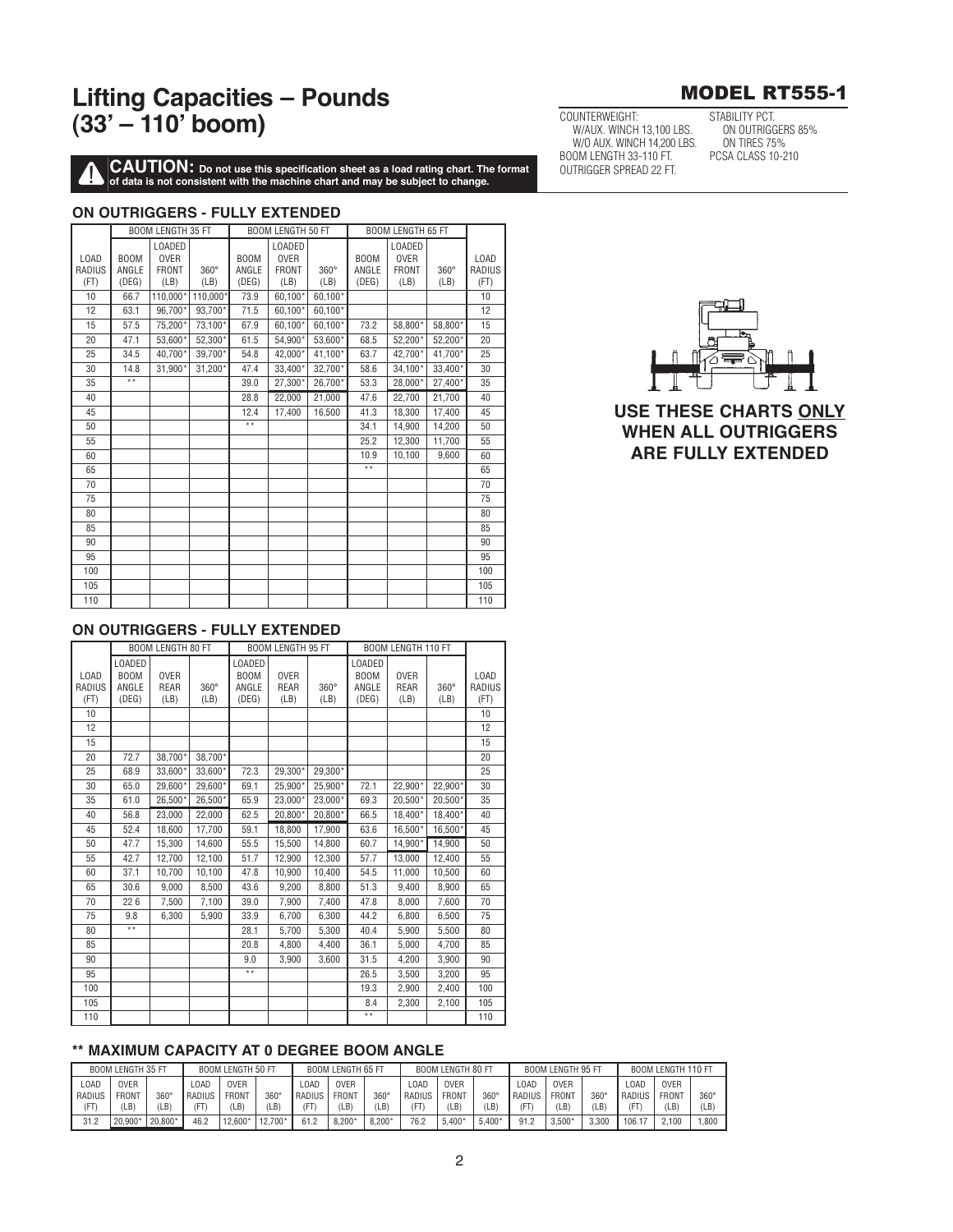

ON OUTRIGGERS 85%

STABILITY PCT.

**ON TIRES 75%** 

PCSA CLASS 10-210

COUNTERWEIGHT:

W/AUX. WINCH 13,100 LBS.

W/O AUX. WINCH 14,200 LBS.

BOOM LENGTH 33-110 FT.

OUTRIGGER SPREAD 22 FT.

**CAUTION:** Do not use this specification sheet as a load rating chart. The format of data is not consistent with the machine chart and may be subject to change.

### ON OUTRIGGERS - MID POSITION

|             |                              | <b>BOOM LENGTH 35 FT</b> |                       | <b>BOOM LENGTH 50 FT</b> |                       | <b>BOOM LENGTH 65 FT</b> |                       | <b>BOOM LENGTH 80 FT</b> |                       | <b>BOOM LENGTH 95 FT</b> |                              | <b>BOOM LENGTH 110 FT</b> |        |
|-------------|------------------------------|--------------------------|-----------------------|--------------------------|-----------------------|--------------------------|-----------------------|--------------------------|-----------------------|--------------------------|------------------------------|---------------------------|--------|
| <b>LOAD</b> | <b>LOADED</b><br><b>BOOM</b> |                          | LOADED<br><b>BOOM</b> |                          | LOADED<br><b>BOOM</b> |                          | LOADED<br><b>BOOM</b> |                          | LOADED<br><b>BOOM</b> |                          | <b>LOADED</b><br><b>BOOM</b> |                           | LOAD   |
| RADIUS      | ANGLE                        | $360^\circ$              | ANGLE                 | $360^\circ$              | ANGLE                 | $360^\circ$              | ANGLE                 | $360^\circ$              | ANGLE                 | $360^\circ$              | ANGLE                        | $360^\circ$               | RADIUS |
| (FT)        | (DEG)                        | (LB)                     | (DEG)                 | (LB)                     | (DEG)                 | (LB)                     | (DEG)                 | (LB)                     | (DEG)                 | (LB)                     | (DEG)                        | (LB)                      | (FT)   |
| 10          | 66.7                         | 87,600*                  | 73.9                  | 60,100*                  |                       |                          |                       |                          |                       |                          |                              |                           | 10     |
| 12          | 63.1                         | 71,400*                  | 71.5                  | 60.100*                  |                       |                          |                       |                          |                       |                          |                              |                           | 12     |
| 15          | 57.5                         | 55,200*                  | 67.9                  | 56,500*                  | 73.2                  | 57,200*                  |                       |                          |                       |                          |                              |                           | 15     |
| 20          | 47.1                         | 38,900*                  | 61.5                  | 40,200*                  | 68.5                  | 40.800*                  | 72.7                  | 38.700*                  |                       |                          |                              |                           | 20     |
| 25          | 34.5                         | 25,800                   | 54.8                  | 27,300                   | 63.7                  | 27,900                   | 68.9                  | 28,200                   | 72.3                  | 28,400                   |                              |                           | 25     |
| 30          | 14.8                         | 17,700                   | 47.4                  | 19,400                   | 58.6                  | 19,900                   | 65.0                  | 20,200                   | 69.1                  | 20,400                   | 72.1                         | 20,600                    | 30     |
| 35          | $* *$                        |                          | 39.0                  | 14,200                   | 53.3                  | 14.900                   | 61.0                  | 15,200                   | 65.9                  | 15.400                   | 69.3                         | 15,500                    | 35     |
| 40          |                              |                          | 28.8                  | 10.700                   | 47.6                  | 11,400                   | 56.8                  | 11,800                   | 62.5                  | 11.900                   | 66.5                         | 12,100                    | 40     |
| 45          |                              |                          | 12.4                  | 8,000                    | 41.3                  | 8,800                    | 52.4                  | 9,200                    | 59.1                  | 9,400                    | 63.6                         | 9,500                     | 45     |
| 50          |                              |                          | $* *$                 |                          | 34.1                  | 6.800                    | 47.7                  | 7,200                    | 55.5                  | 7,500                    | 60.7                         | 7,600                     | 50     |
| 55          |                              |                          |                       |                          | 25.2                  | 5,200                    | 42.7                  | 5,700                    | 51.7                  | 5,900                    | 57.7                         | 6,000                     | 55     |
| 60          |                              |                          |                       |                          | 10.9                  | 3,800                    | 37.1                  | 4.400                    | 47.8                  | 4.700                    | 54.5                         | 4,800                     | 60     |
| 65          |                              |                          |                       |                          | $* *$                 |                          | 30.6                  | 3.300                    | 43.6                  | 3.600                    | 51.3                         | 3.800                     | 65     |
| 70          |                              |                          |                       |                          |                       |                          | 22.6                  | 2,400                    | 39.0                  | 2,700                    | 47.8                         | 2,900                     | 70     |
| 75          |                              |                          |                       |                          |                       |                          | 9.8                   | 1,600                    | 33.9                  | 1,900                    | 44.2                         | 2,100                     | 75     |
| 80          |                              |                          |                       |                          |                       |                          | $* *$                 |                          | 28.1                  | 1,300                    | 40.4                         | 1,500                     | 80     |

## \*\* MAXIMUM CAPACITY AT 0 DEGREE BOOM ANGLE

|                        | <b>BOOM LENGTH</b><br>35 FT | 50 FT                   | <b>BOOM LENGTH</b>  | <b>BOOM LENGTH</b><br>65 FT                   |       | <b>BOOM LENGTH</b><br>80 FT |                     | <b>BOOM LENGTH</b><br>95 FT |                     | <b>BOOM LENGTH</b><br>110 FT |                     |  |
|------------------------|-----------------------------|-------------------------|---------------------|-----------------------------------------------|-------|-----------------------------|---------------------|-----------------------------|---------------------|------------------------------|---------------------|--|
| LOAD<br>RADIUS<br>(FT) | $360^\circ$<br>(LB)         | LOAD.<br>RADIUS<br>(FT) | $360^\circ$<br>(LB) | L0AD<br>RADIUS<br>$360^\circ$<br>(LB)<br>(FT) |       | LOAD<br>RADIUS<br>(FT)      | $360^\circ$<br>(LB) | LOAD<br>RADIUS<br>(FT)      | $360^\circ$<br>(LB) | LOAD<br>RADIUS<br>(FT        | $360^\circ$<br>(LB) |  |
| 31.2                   | $16.100*$                   | 46.2                    | 7.300               | 61.2                                          | 3.500 | 1.400<br>76.2               |                     |                             |                     |                              |                     |  |



**USE THESE CHARTS ONLY WHEN ALL OUTRIGGERS ARE** PINNED IN MID POSITION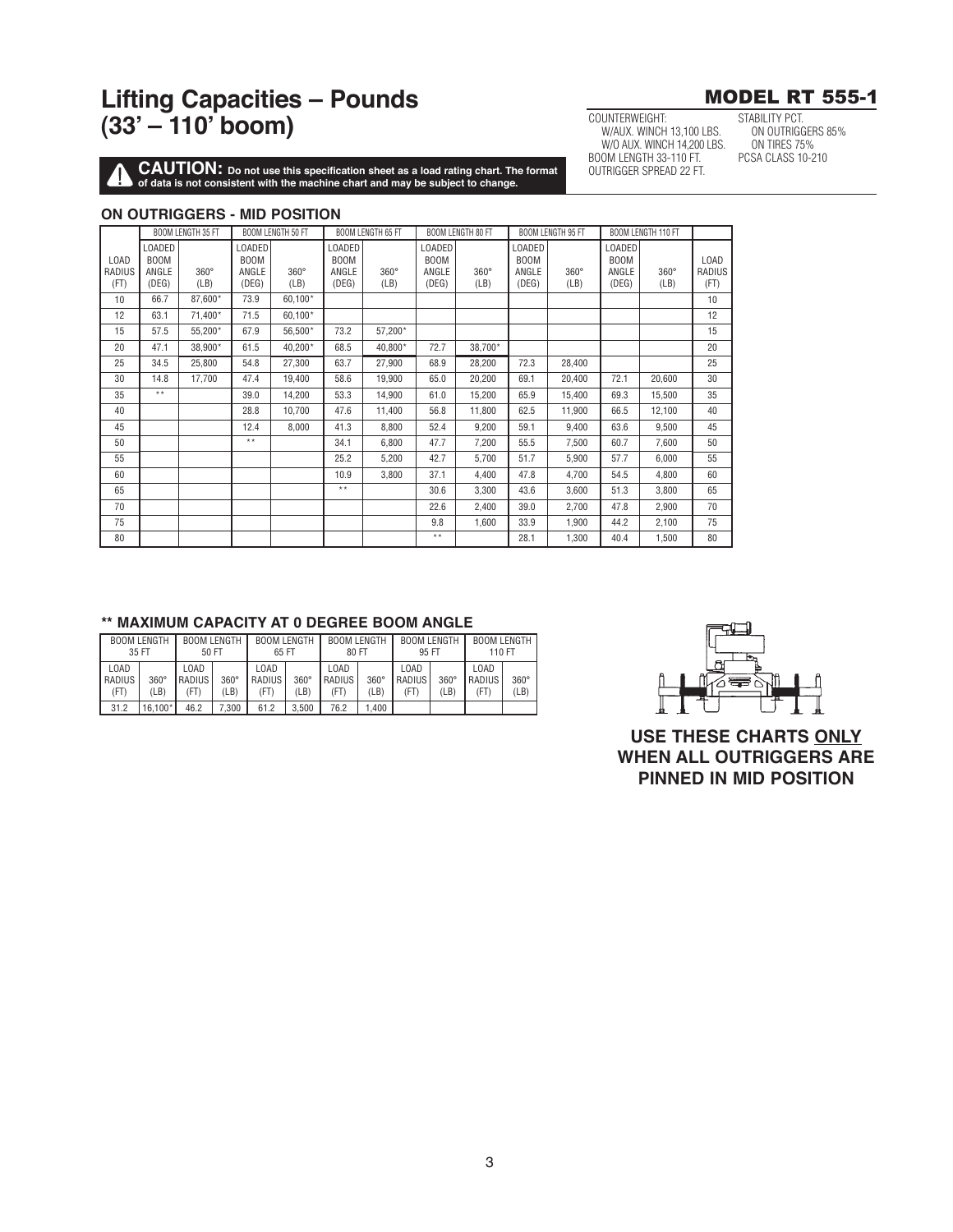**CAUTION:** Do not use this specification sheet as a load rating chart. The format of data is not consistent with the machine chart and may be subject to change.

### **ON OUTRIGGERS - RETRACTED**

|                        |                                         | <b>BOOM LENGTH 35 FT</b> |                                         | <b>BOOM LENGTH 50 FT</b> |                                         | <b>BOOM LENGTH 65 FT</b> |                                         | <b>BOOM LENGTH 80 FT</b> |                                         | <b>BOOM LENGTH 95 FT</b> |                                         | BOOM LENGTH 100 FT  |                        |
|------------------------|-----------------------------------------|--------------------------|-----------------------------------------|--------------------------|-----------------------------------------|--------------------------|-----------------------------------------|--------------------------|-----------------------------------------|--------------------------|-----------------------------------------|---------------------|------------------------|
| LOAD<br>RADIUS<br>(FT) | LOADED<br><b>BOOM</b><br>ANGLE<br>(DEG) | $360^\circ$<br>(LB)      | .0ADED<br><b>BOOM</b><br>ANGLE<br>(DEG) | $360^\circ$<br>(LB)      | LOADED<br><b>BOOM</b><br>ANGLE<br>(DEG) | $360^\circ$<br>(LB)      | LOADED<br><b>BOOM</b><br>ANGLE<br>(DEG) | $360^\circ$<br>(LB)      | LOADED<br><b>BOOM</b><br>ANGLE<br>(DEG) | $360^\circ$<br>(LB)      | LOADED<br><b>BOOM</b><br>ANGLE<br>(DEG) | $360^\circ$<br>(LB) | LOAD<br>RADIUS<br>(FT) |
| 10                     | 66.7                                    | 67.000                   | 73.9                                    | 60.100*                  |                                         |                          |                                         |                          |                                         |                          |                                         |                     | 10                     |
| 12                     | 63.1                                    | 46.800                   | 71.5                                    | 48,000                   |                                         |                          |                                         |                          |                                         |                          |                                         |                     | 12                     |
| 15                     | 57.5                                    | 30.900                   | 67.9                                    | 32.100                   | 73.2                                    | 32.600                   |                                         |                          |                                         |                          |                                         |                     | 15                     |
| 20                     | 47.1                                    | 17.900                   | 61.5                                    | 19.300                   | 68.5                                    | 19.700                   | 72.7                                    | 20.000                   |                                         |                          |                                         |                     | 20                     |
| 25                     | 34.5                                    | 11,200                   | 54.8                                    | 12,600                   | 63.7                                    | 13,200                   | 68.9                                    | 13,400                   | 72.3                                    | 13,600                   |                                         |                     | 25                     |
| 30                     | 14.8                                    | 7.000                    | 47.4                                    | 8.500                    | 58.6                                    | 9.200                    | 65.0                                    | 9.500                    | 69.1                                    | 9.600                    | 72.1                                    | 9.700               | 30                     |
| 35                     | $* *$                                   |                          | 39.0                                    | 5.700                    | 53.3                                    | 6.400                    | 61.0                                    | 6.800                    | 65.9                                    | 6.900                    | 69.3                                    | 7.100               | 35                     |
| 40                     |                                         |                          | 28.8                                    | 3.700                    | 47.6                                    | 4.400                    | 56.8                                    | 4.800                    | 62.5                                    | 5.000                    | 66.5                                    | 5.100               | 40                     |
| 45                     |                                         |                          | 12.4                                    | 2.100                    | 41.3                                    | 2.900                    | 52.4                                    | 3,300                    | 59.1                                    | 3.500                    | 63.6                                    | 3.700               | 45                     |
| 50                     |                                         |                          | $\star\star$                            |                          | 34.1                                    | 1.700                    | 47.7                                    | 2,100                    | 55.5                                    | 2,400                    | 60.7                                    | 2,500               | 50                     |
| 55                     |                                         |                          |                                         |                          |                                         |                          |                                         |                          | 51.7                                    | 1.400                    | 57.7                                    | 1.600               | 55                     |

## \*\* MAXIMUM CAPACITY AT 0 DEGREE BOOM ANGLE

|                        | <b>BOOM LENGTH</b><br>35 FT | <b>BOOM LENGTH</b><br>50 FT |                     | <b>BOOM LENGTH</b><br>65 FT |                     | <b>BOOM LENGTH</b><br>80 FT |                     | <b>BOOM LENGTH</b><br>95 FT |                     | <b>BOOM LENGTH</b><br>100 FT |                     |  |
|------------------------|-----------------------------|-----------------------------|---------------------|-----------------------------|---------------------|-----------------------------|---------------------|-----------------------------|---------------------|------------------------------|---------------------|--|
| LOAD<br>RADIUS<br>(FT) | $360^\circ$<br>(LB)         | LOAD<br>RADIUS<br>(FT)      | $360^\circ$<br>(LB) | LOAD<br>RADIUS<br>(FT)      | $360^\circ$<br>(LB) | LOAD<br>RADIUS<br>(FT)      | $360^\circ$<br>(LB) | LOAD<br>RADIUS<br>(FT)      | $360^\circ$<br>(LB) | LOAD<br>RADIUS<br>'FT)       | $360^\circ$<br>(LB) |  |
| 31.2                   | 6.000                       | 46.2                        | .700                |                             |                     |                             |                     |                             |                     |                              |                     |  |



**USE THESE CHARTS WHEN ALL OUTRIGGER BEAMS ARE NOT IN EITHER THE MID OR FULLY EXTENDED POSITION** 

COUNTERWEIGHT: W/AUX. WINCH 13,100 LBS. W/O AUX. WINCH 14,200 LBS. BOOM LENGTH 33-110 FT. OUTRIGGER SPREAD 22 FT.

STABILITY PCT. ON OUTRIGGERS 85% ON TIRES 75%

PCSA CLASS 10-210

# **MODEL RT 555-1**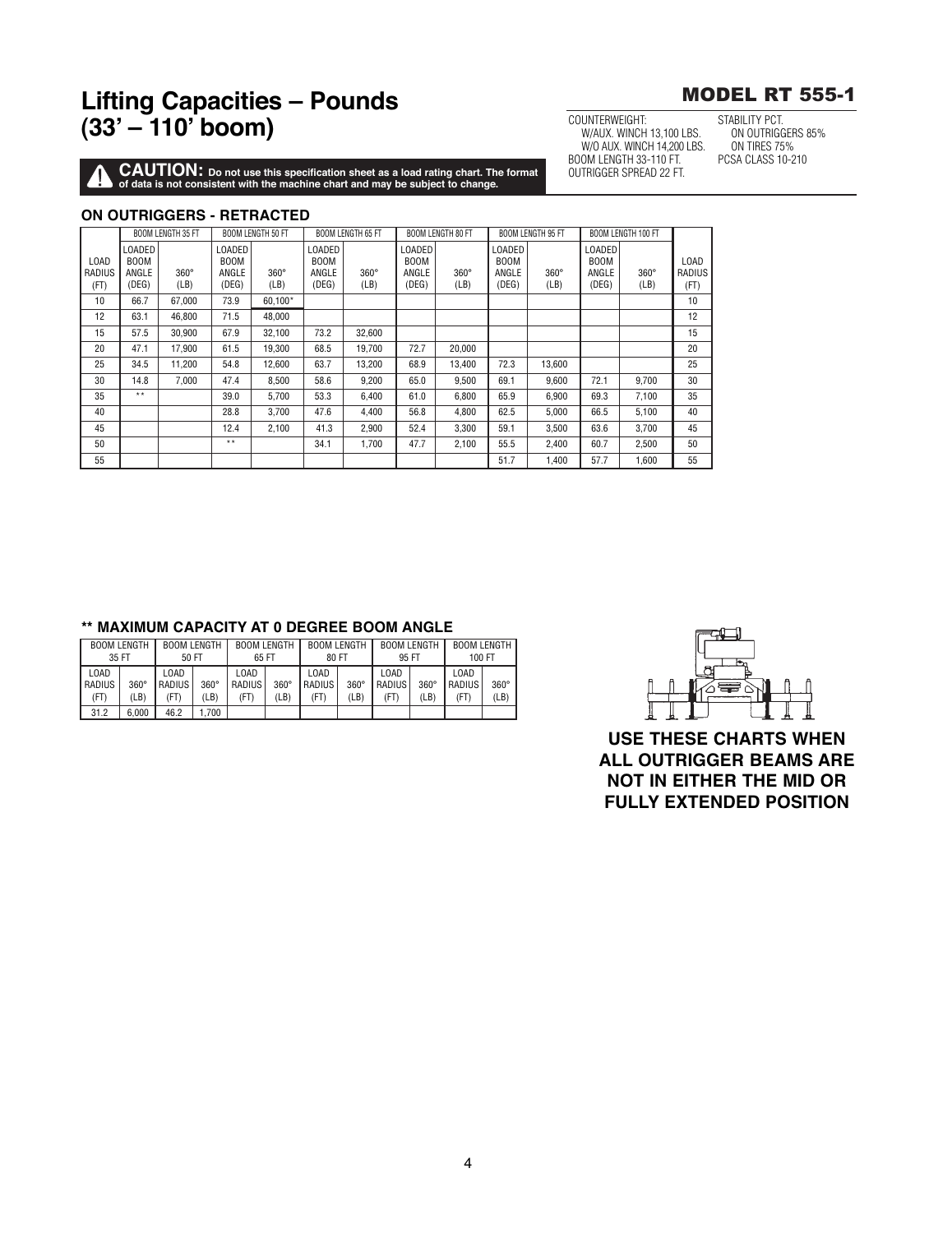## **MODEL RT 555-1**

COUNTERWEIGHT: W/AUX. WINCH 13,100 LBS. W/O AUX. WINCH 14,200 LBS. BOOM LENGTH 33-110 FT. OUTRIGGER SPREAD 22 FT.

STABILITY PCT ON OUTRIGGERS 85% ON TIRES 75% **PCSA CLASS 10-210** 

**CAUTION:** Do not use this specification sheet as a load rating chart. The format of data is not consistent with the machine chart and may be subject to change.

## SIDE STOW JIB ON FULLY EXTENDED OUTRIGGERS

|                                | 32 FT OFFSETABLE JIB/NO PULL OUT INSTALLED<br>0° OFFSET<br>15° OFFSET |             |                         |             |                         |             |                                                  |             | 33 FT OFFSETABLE JIB/PULL OUT RETRACTED |             |                                                  |             |                         |             |                                                  | 57 FT OFFSETABLE JIB |                         |             |                                |
|--------------------------------|-----------------------------------------------------------------------|-------------|-------------------------|-------------|-------------------------|-------------|--------------------------------------------------|-------------|-----------------------------------------|-------------|--------------------------------------------------|-------------|-------------------------|-------------|--------------------------------------------------|----------------------|-------------------------|-------------|--------------------------------|
|                                |                                                                       |             |                         |             | 30° OFFSET              |             | 0° OFFSET                                        |             | 15° OFFSET                              |             | 30° OFFSET                                       |             | 0° OFFSET               |             | 15° OFFSET                                       |                      | 30° OFFSET              |             |                                |
| LOADED<br><b>BOOM</b><br>ANGLE | LOAD<br>RADIUS<br>(REF)                                               | $360^\circ$ | LOAD<br>RADIUS<br>(REF) | $360^\circ$ | LOAD<br>RADIUS<br>(REF) | $360^\circ$ | L <sub>0</sub> A <sub>D</sub><br>RADIUS<br>(REF) | $360^\circ$ | LOAD<br>RADIUS<br>(REF)                 | $360^\circ$ | L <sub>0</sub> A <sub>D</sub><br>RADIUS<br>(REF) | $360^\circ$ | LOAD<br>RADIUS<br>(REF) | $360^\circ$ | L <sub>0</sub> A <sub>D</sub><br>RADIUS<br>(REF) | $360^\circ$          | LOAD<br>RADIUS<br>(REF) | $360^\circ$ | LOADED<br><b>BOOM</b><br>ANGLE |
| (DEG)                          | (FT)                                                                  | (LB)        | (FT)                    | (LB)        | (FT)                    | (LB)        | (FT)                                             | (LB)        | (FT)                                    | (LB)        | (FT)                                             | (LB)        | (FT)                    | (LB)        | (FT)                                             | (LB)                 | (FT)                    | (LB)        | (DEG)                          |
| 75                             | 38                                                                    | 12,100*     | 45                      | 8,500'      | 52                      | $6,600*$    | 38                                               | 12,100*     | 46                                      | $8,500*$    | 53                                               | 6,600*      | 46                      | $6,100*$    | 61                                               | 4,600*               | 71                      | $3,400*$    | 75                             |
| 73                             | 43                                                                    | 11,600*     | 50                      | $8,200*$    | 57                      | $6.400*$    | 44                                               | 11.600*     | 51                                      | $8.200*$    | 58                                               | $6.400*$    | 53                      | $6.100*$    | 66                                               | $4.400*$             | 77                      | $3,300*$    | 73                             |
| 71                             | 49                                                                    | 11.100*     | 56                      | 7.800*      | 62                      | $6.300*$    | 50                                               | 11.100*     | 57                                      | 7.800*      | 63                                               | $6.300*$    | 59                      | 5,900*      | 73                                               | $4.200*$             | 83                      | $3.200*$    | 71                             |
| 68                             | 56                                                                    | 10.400*     | 63                      | $7.400*$    | 69                      | $6.000*$    | 57                                               | 10,400*     | 64                                      | 7.400*      | 70                                               | $6.000*$    | 67                      | $5,600*$    | 80                                               | $3,900*$             | 90                      | $3.100*$    | 68                             |
| 65                             | 63                                                                    | $9.600*$    | 69                      | $7.100*$    | 75                      | 5.900*      | 64                                               | 8.700       | 70                                      | $7.100*$    | 76                                               | $5.900*$    | 75                      | $5.200*$    | 88                                               | $3.700*$             | 96                      | $3.000*$    | 65                             |
| 62                             | 70                                                                    | 8,500       | 75                      | 6,800       | 80                      | 5,700*      | 71                                               | 7.100       | 76                                      | 6,500       | 81                                               | 5,700*      | 84                      | 4,800*      | 95                                               | $3,500*$             | 102                     | $2.900*$    | 62                             |
| 59                             | 76                                                                    | 7.100       | 81                      | 6,500       | 86                      | 5,500*      | 78                                               | 6.100       | 83                                      | 5.600       | 87                                               | 5,200       | 93                      | 4,500*      | 103                                              | $3,400*$             | 108                     | $2,800*$    | 59                             |
| 55                             | 83                                                                    | 5.800       | 89                      | 5,300       | 92                      | 5,100       | 85                                               | 4.900       | 90                                      | 4.400       | 93                                               | 4,000       | 103                     | 3.700       | 111                                              | $3.200*$             | 114                     | $2.700*$    | 55                             |
| 51                             | 90                                                                    | 4.600       | 95                      | 4.300       | 99                      | 4.100       | 91                                               | 3.900       | 97                                      | 3.400       | 101                                              | 3.200       | 112                     | 2,800       | 118                                              | 2,600                | 121                     | 2.500       | 51                             |
| 47                             | 97                                                                    | 3.800       | 102                     | 3.600       | 105                     | 3.400       | 98                                               | 3.000       | 103                                     | 2.700       | 107                                              | 2,600       | 120                     | 2,200       | 125                                              | 2.100                | 128                     | 2.000       | 47                             |
| 43                             | 103                                                                   | 3.100       | 108                     | 3.000       | 111                     | 2,900       | 104                                              | 2.100       | 110                                     | 2.100       | 112                                              | 2.100       | 128                     | 1.700       | 132                                              | 1.600                | 135                     | 1.500       | 43                             |
| 38                             | 111                                                                   | 2,400       | 115                     | 2,300       | 117                     | 2,200       | 112                                              | 1,500       | 117                                     | 1,600       | 118                                              | 1,500       | 135                     | 1,200       | 139                                              | 1,100                | 142                     | 1.100       | 38                             |
| 32                             | 119                                                                   | 1.700       | 122                     | 1.800       | 124                     | 1.700       | 120                                              | 1.000       | 123                                     | 1,000       | 125                                              | 1.000       | 143                     | 700         |                                                  |                      |                         |             | 32                             |
| 25                             | 126                                                                   | ,200        | 129                     | 1,200       |                         |             |                                                  |             |                                         |             |                                                  |             |                         |             |                                                  |                      |                         |             | 25                             |
| 17                             | 133                                                                   | 800         |                         |             |                         |             |                                                  |             |                                         |             |                                                  |             |                         |             |                                                  |                      |                         |             | 17                             |

#### NOTES FOR JIR CAPACITIES

A. For all boom lengths less than the maximum with a jib erected, the rated loads are determined by<br>boom angle only in the appropriate column.

B. For boom angle not shown, use the capacity of

the next lower boom angle.<br>C. Listed radii are for extended main boom only.

# **ON TIRES**

|        | <b>MAX</b>  |             | 21:00 X 25 28PR   |                     |              |             |                   |                     |              |        |
|--------|-------------|-------------|-------------------|---------------------|--------------|-------------|-------------------|---------------------|--------------|--------|
|        | <b>BOOM</b> |             |                   |                     | PICK & CARRY |             |                   |                     | PICK & CARRY |        |
| RADIUS | LENGTH      |             | <b>STATIONARY</b> | CREEP               | 2.5 MPH      |             | <b>STATIONARY</b> | CREEP               | 2.5 MPH      | RADIUS |
| (FT)   | (FT)        | $360^\circ$ |                   | STRAIGHT OVER FRONT |              | $360^\circ$ |                   | STRAIGHT OVER FRONT |              | (FT)   |
| 10     | 35          | 46,600*     | 74,000*           | 56,300*             | 47,600*      | 41,200*     | 65,100*           | 49.300*             | 41,200*      | 10     |
| 12     | 35          | 31,200      | 64.400*           | 48,800*             | 41,100*      | 34.600*     | 56,600*           | 42,500*             | 35,400*      | 12     |
| 15     | 35          | 19,800      | 53,600*           | 40,200*             | 33,600*      | 22,900*     | 46,900*           | 34.900*             | 28.800*      | 15     |
| 20     | 35          | 12,800      | 33,000            | 30,300*             | 25,000*      | 14,800      | 31,600            | 26,000*             | 21,100*      | 20     |
| 25     | 50          | 8,900       | 20,800            | 20,800              | 19,200*      | 9,600       | 20,800            | 20,000*             | 15.900*      | 25     |
| 30     | 50          | 5.200       | 13,300            | 13,300              | 13,300       | 6,200       | 14,300            | 14,300              | 12,100*      | 30     |
| 35     | 50          | 3,300       | 10,300            | 10,300              | 10,300       | 4,000       | 10,600            | 10,600              | $9,500*$     | 35     |
| 40     | 50          | 2,200       | 8,000             | 8,000               | 8,000        | 2,700       | 8,000             | 8,000               | 7,700*       | 40     |
| 45     | 65          | 1.300       | 6,400             | 6,400               | 6,400        | 1,800       | 6,400             | 6,400               | $6.300*$     | 45     |
| 50     | 65          |             | 5,200             | 5,200               | 5,200        |             | 5,200             | 5,200               | $5,100*$     | 50     |
| 55     | 65          |             | 4,200             | 4,200               | 4,200        |             | 4.200             | 4,200               | 4,100*       | 55     |
| 60     | 80          |             | 3,200             | 3,200               | 3,200        |             | 3,200             | 3,200               | 3,200        | 60     |
| 65     | 80          |             | 2,400             | 2,400               | 2,400        |             | 2,400             | 2,400               | 2,400        | 65     |

#### **NOTES FOR ON TIRE CAPACITIES**

- A. For Pick and Carry operations, boom must be<br>centered over the front of the crane with swing brake and lock engaged. Use minimum boom point height and keep load close to ground surface.<br>B. The load should be restrained from swinging. NO
- ON TIRE OPERATION WITH JIB ERECTED.
- C. Without outriggers, never maneuver the boom<br>beyond listed load radii for applicable tires to ensure stability.<br>D. Creep speed is crane movement of less than 200
- Ft. (61m) in a 30 minute period and not exceeding<br>1.0 mph(1.6 km/h).
- E. Refer to General Notes for additional information.

## **MAXIMUM PERMISSIBLE HOIST LINE LOAD**

| LINE PARTS       |        |        |        | л                                                                                                                                                                                                                        |        |        |        |        |         | 10      |
|------------------|--------|--------|--------|--------------------------------------------------------------------------------------------------------------------------------------------------------------------------------------------------------------------------|--------|--------|--------|--------|---------|---------|
| MIN & AUX. HOIST | 11.250 | 22,500 | 33.750 | 45.000                                                                                                                                                                                                                   | 56.250 | 67.500 | 78.750 | 90.000 | 101.250 | 112.500 |
|                  |        |        |        | WIRE ROPE: 5/8" ROTATION RESISTANT 34 x 7 COMPACTED STRAND.<br>GRADE 2160. MINIMUM BREAKING STRENGTH - 28.21 TONS<br>5/8" 6X19 OR 6X37, XIPS, IWRC, PREFORMED RIGHT<br>REGULAR LAY MINIMUM BREAKING STRENGTH - 20.6 TONS |        |        |        |        |         |         |

## **RECOMMENDED TIRE PRESSURE**

| TIRE SIZE               | I STATIONARY | CREEP  | 2 1/2 MPH | TRAVEL |
|-------------------------|--------------|--------|-----------|--------|
| $21:00 \times 25-28$ PR | 85 PSI       | 85 PSI | 85 PSI    | 65 PSI |
| 26:50 X 25-26 PR        | 65 PSI       | 65 PSI | 65 PSI    | 50 PSI |